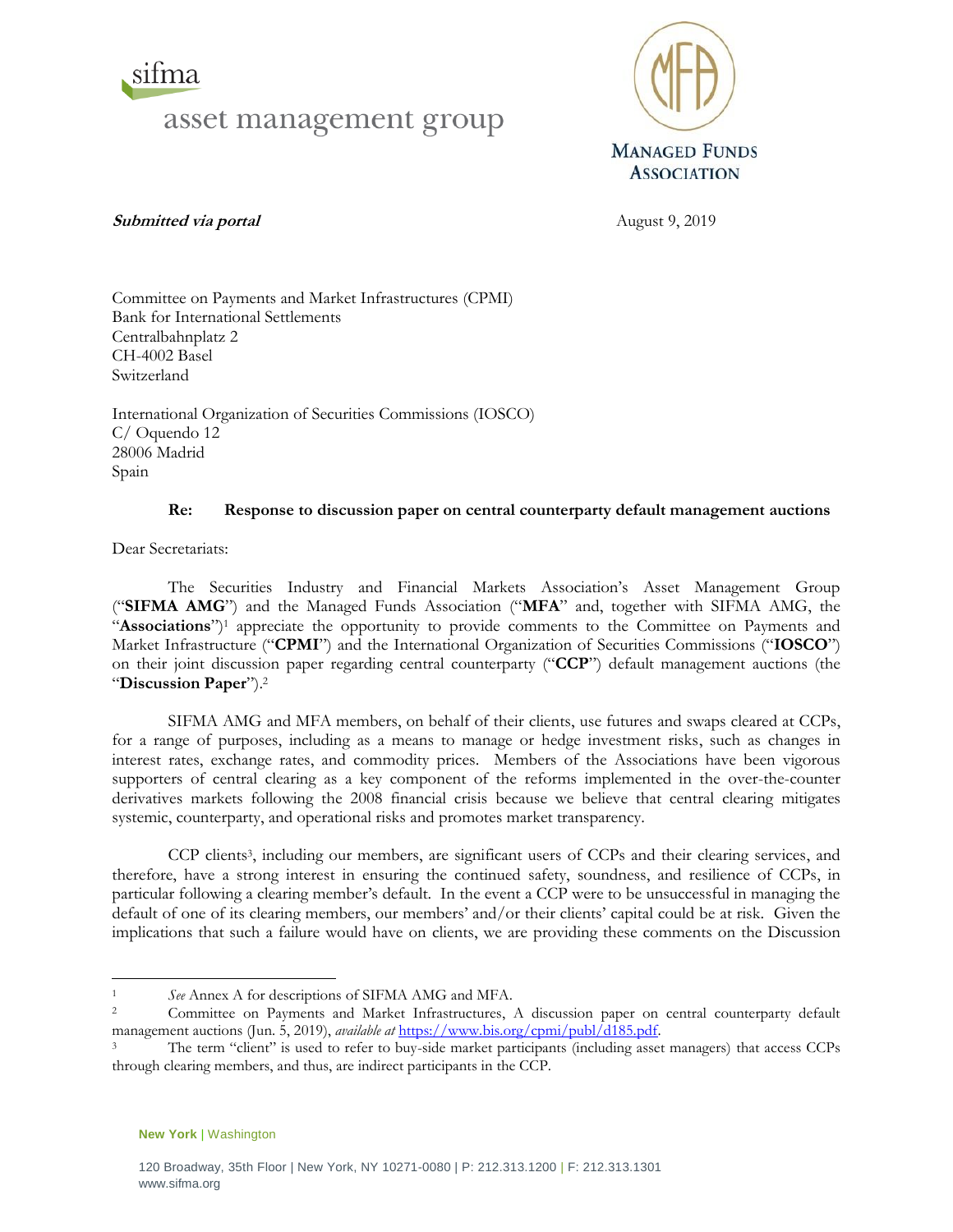Paper to ensure that relevant authorities consult, reflect the views of, and balance the assumed risks of, all market participants, including clients, as discussions around these issues progress.

We appreciate CPMI and IOSCO's focus on CCP default management in the Discussion Paper, and in particular, commend CPMI and IOSCO for noting the benefits of client participation in CCP default management auctions.<sup>4</sup> Clients have been participating in CCP default management auctions for decades, and in many circumstances, have provided the best bids for defaulted clearing member portfolios. Limiting participation in CCP default management auctions to clearing members only would restrict market depth and liquidity available to CCPs, which would likely increase the cost of the relevant auction and the overall cost to the CCP and defaulting clearing member's estate.

Therefore, as further discussed below, the Associations believe strongly that CCPs should have default management processes that include clients as part of auctions and CCP governance, and urge CPMI and IOSCO to recommend such inclusion.

## **REPONSES TO SPECIFIC QUESTIONS REQUESTED IN THE DISCUSSION PAPER**

**Question 21. For which markets, asset or product classes and customer types would client participation be most feasible and/or desirable? What would be the incentives for client to participate in auctions? Does this differ for direct vs indirect client participation? Please elaborate in your response.**

Following the default of one of its clearing members, a CCP's main objective is to mitigate the risk of that default at the lowest possible cost in light of the prevailing market circumstances. Expeditious default management will minimize market stress resulting from the default, and default management auctions often serve as the most effective way to liquidate a given portfolio. Vital to the default management process is the auction design, including bidder selection.

Prior to commencing any auction, a CCP will seek to ensure the success of the auction by selecting bidders for a given auction portfolio. As noted in the Discussion Paper, some CCPs require their clearing members to bid in an auction, while other CCPs will ask for auction participants on a voluntary basis. 5 In addition, some CCPs will select bidders based on product class, where auction participation is mandatory for some products, while participation will be voluntary for other products. In either case, our members believe that clients should always be eligible to participate as potential bidders for all product classes. We think client participation in a CCP auction is critical to the auction's success for the following reasons:

• **Client Incentives Aligned** – Clients' incentives are aligned with clearing members. Specifically, when participating in an auction, clients' incentives are to ensure the CCP's resiliency and to have the opportunity to profit from the auction. Although clients may be more removed in the CCP waterfall process, their interest is certainly not nominal. In the event that a CCP auction fails, a CCP may use client assets as a recovery tool, by subjecting clients' positions to gains-based haircutting or partial tear-up.<sup>6</sup> Therefore, clients are motivated to provide strong bids in order to ensure the CCP's viability, to minimize the possibility of the CCP's failure and associated haircuts and/or tear-ups, and most importantly, to avoid general market disruption that would affect both clients and clearing members alike.

 $\overline{a}$ 

<sup>4</sup> *Supra* note 2.

<sup>5</sup> *Id* at section 4.2.5, page 10.

<sup>6</sup> *Id* at section 6.2, page 18, note 23.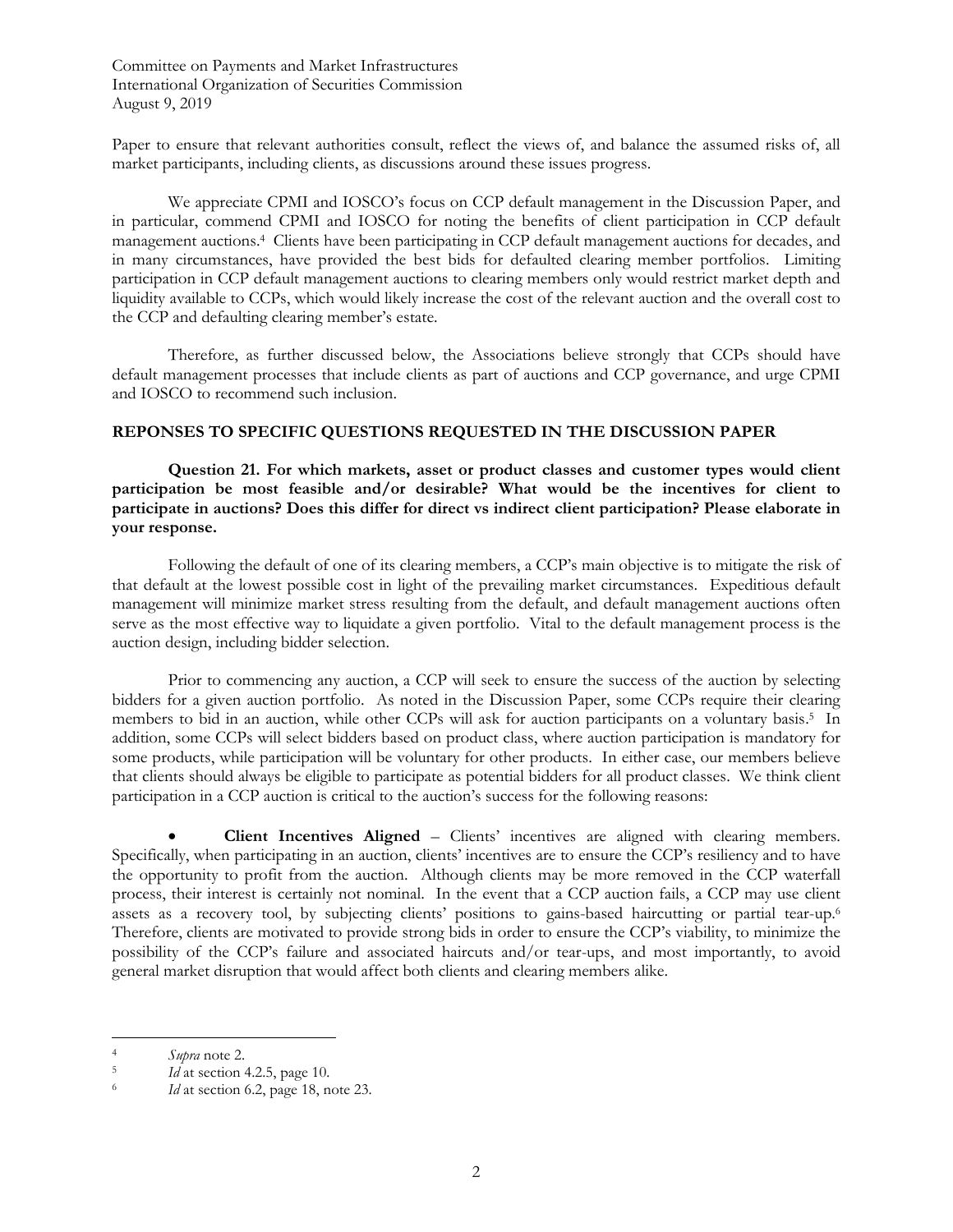**Importance of Participant Diversity** – In designing an auction, a CCP should seek to ensure that there is a diverse set of market participants with sufficient knowledge and experience to provide robust bids in any auction. Correspondingly, the likelihood of the auction's success is naturally increased by including clients who can properly manage, price and bid on the relevant products (as compared to allowing only a relatively homogenous group of clearing members to participate that may be similarly impaired by market events). In fact, according to CCP quantitative disclosures, for many of the products cleared by the most prominent CCPs, clients account for a significant majority of the market depth as evidenced by the margins posted by clients relative to the margin posted by clearing members to the CCPs. <sup>7</sup> These statistics quantitatively demonstrate the depth and expertise that clients have in the portfolios that a CCP might auction in the event of a default.

CCPs have a general obligation to obtain reasonable market prices when disposing of a defaulting clearing member's positions (and, in the event of a failed porting, the positions of such defaulted clearing member's clients). Thus, encouraging greater auction participant diversity by including clients should increase auction success by resulting in better bidding and higher auction returns.

• **Importance of Auction Demand** – Based purely on the principle of supply-and-demand, increased demand for the auctioned positions makes it more likely that the CCP will achieve a market clearing auction price, and result in a successful auction. Therefore, broadening auction participation to clients increases the likelihood of competitive bids and successful auctions. In fact, where CCPs have allowed clients to participate in default management auctions, the result has been successful auctions, which shows that CCPs benefit from buy-side inclusion.<sup>8</sup>

As stated in Section 4.2.3 of the Discussion Paper, "[f]ollowing a default, a CCP seeks to ensure that participation is sufficiently broad to promote the auction's success. All things being equal, the more auction participants, the more competitive the bids are expected to be." <sup>9</sup> We agree and insist that broadening the scope of participation to all clearing members and their clients is necessary for all CCPs. For example, following the default of a member at Nasdaq Clearing AB ("Nasdaq"), Nasdaq's default management auction in September 2018 consisted only of clearing members and the result was an unsuccessful auction.<sup>10</sup> Specifically, Nasdaq invited only four clearing members, with only two submitting bids.<sup>11</sup> If Nasdaq had included clients in the auction, we believe that the auction would have had a greater likelihood of success.

 $\overline{a}$ <sup>7</sup> *See* CME Group Quantitative Disclosure Q1 2019, available at, [https://www.cmegroup.com/clearing/cpmi](https://www.cmegroup.com/clearing/cpmi-iosco-reporting.html)[iosco-reporting.html;](https://www.cmegroup.com/clearing/cpmi-iosco-reporting.html) Eurex Quantitative Disclosure Q1 2019, available at, [https://www.eurexclearing.com/clearing](https://www.eurexclearing.com/clearing-en/about-us/compliance-standards)[en/about-us/compliance-standards;](https://www.eurexclearing.com/clearing-en/about-us/compliance-standards) ICE Clear EU Quantitative Disclosure Q1 2019, available at, <https://www.theice.com/clear-europe/regulation> ICE Clear US Quantitative Disclosure Q1 2019, available at, [https://www.theice.com/clear-us/regulation;](https://www.theice.com/clear-us/regulation) LCH LTD Quantitative Disclosure Q1 2019, available at, [https://www.lch.com/resources/rules-and-regulations/ccp-disclosures.](https://www.lch.com/resources/rules-and-regulations/ccp-disclosures) Section 6.1 of the CPMI-IOSCO Quantitative Disclosure for Q1 2019 indicate that – CME Group's clients accounted for 86% of IRS margin; Eurex AG'S clients accounted for 64% of total margin; ICE Clear EU's clients account for 82% of F&O margin; ICE Clear US's clients accounted for 60% of F&O margin; and LCH Ltd.'s clients accounted for 54% of SwapClear margin.

<sup>8</sup> *See* Lehman Brothers Holdings Inc. Chapter 11 Proceedings Examiner's Report Volume 5 (Mar. 11, 2010), *available at* [https://web.stanford.edu/~jbulow/Lehmandocs/menu.html,](https://web.stanford.edu/~jbulow/Lehmandocs/menu.html) Section III B(3)(g)(5) subsection (h) indicates that for the voluntary auctions conducted by of Lehman Brothers Inc. positions, a majority of auctions (3 out of 5) were won by a non-clearing member These auctions consisted of foreign exchange, interest rate derivates and agricultural products.

<sup>&</sup>lt;sup>9</sup> *Supra* note 2, at section 4.2.3, page 8.<br><sup>10</sup> *See* Two defaults at CC

<sup>10</sup> *See* Two defaults at CCPs, 10 years apart, (Dec. 16, 2018), *available at* [https://www.bis.org/publ/qtrpdf/r\\_qt1812x.htm.](https://www.bis.org/publ/qtrpdf/r_qt1812x.htm)

<sup>11</sup> *Id.*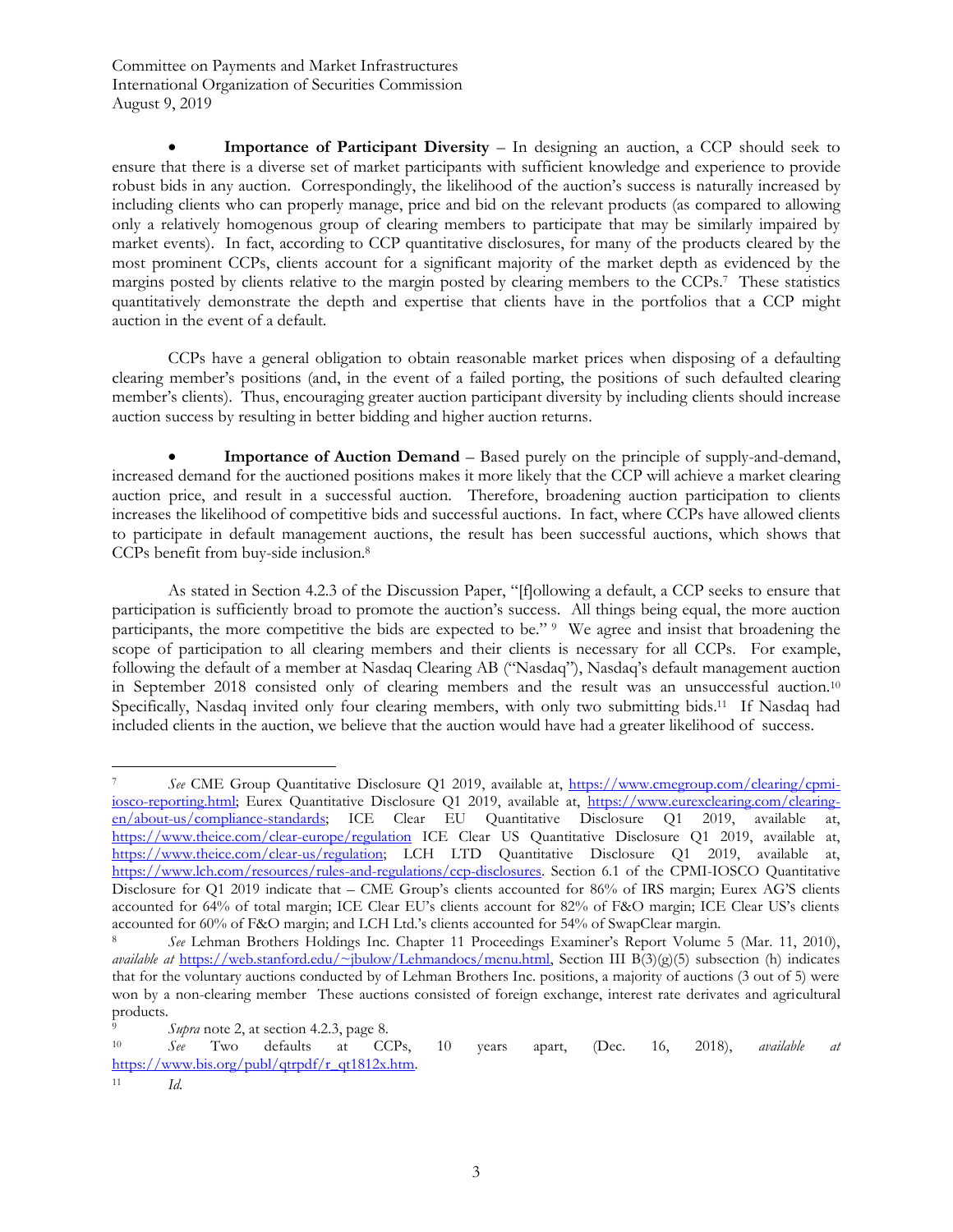**Importance of Private Capital** – Allowing clients to participate in CCP auctions ensures that more sources of private capital are available. The availability of private capital helps to minimize potential negative externalities of the CCP's distress, such as the possibility that the CCP would need to access public capital to facilitate its recovery or resolution.

Because of this benefit, CCPs should support and develop solutions that would facilitate client participation in their auctions. The successful Lehman Brothers auction (which included clients), and the failed Nasdaq auction (which did not include clients) demonstrate that client participation in auctions is a critical and necessary component of successful CCP default management design. 12 Given the breadth and varied trading expertise of clients, we believe that clients should be included in auctions for all asset classes, and CCPs should continuously investigate which non-clearing members would be suitable bidders for each of the CCPs asset classes. We believe that direct participation by clients is the best method because it avoids any conflict of interest between the clearing member and the client where both are bidding for the same auction portfolio. While the clearing member may need to pre-authorize the client to bid for risk management purposes, the clearing member should not have access to a client's bid when acting as a competitor for the portfolio.

**Question 22. The discussion paper describes some ways to address the risks borne by a clearing member arising from its clients bidding in an auction. Are there additional ways to address the risks? Are there incentives that a CCP could employ to encourage client participation in an auction (e.g. ways to encourage clearing members to facilitate their customers' participation)?** 

**a. One option for addressing a disparity in incentives between clearing members and customers is to require clients to contribute an established amount to the default fund prior to participating in an auction. What are the implications of this requirement (such as regulatory, economic or contractual implications) and how can a CCP address these implications?**

The Discussion Paper refers to certain considerations for client participation in auctions: liability of clearing member, incentives to bid competitively, legal readiness, operational readiness, and information leakage. We address each of these considerations separately below.

# *Liability of Clearing Member*

Since clearing members guarantee the trades of their clients, it is appropriate for clearing members to pre-authorize clients to participate in CCP auctions to ensure that, where a client wins an auction, the client can manage its risk. As discussed above, during business as usual ("**BAU**"), CCPs should analyze the respective markets, identify prospective clients, and solicit interest from such clients for each product and product class cleared by the CCP. CCPs and clients should then work with the clients' clearing members during BAU to ensure a smooth process for the clients to bid in auctions. We agree with the Discussion Paper that clients and their clearing members should prepare for this contingency by developing processes (*e.g.*, communication of any risk management limits or requirements) and a form of agreement to ensure that the clearing member will not reject bids a client submits to a live auction. Such processes will ensure that the clearing member vets its clients effectively prior to an auction, which will enable clients to bid without complication during an actual default scenario.

In addition, a necessary component of clients' successful participation is their inclusion in the CCPs default management drills. Participation in these drills will enable the client and its clearing member to work out any bidding contingencies long in advance of any actual default. Thus, CCPs should include any potential bidding client in all default management drills for the relevant product class(es).

 $\overline{a}$ <sup>12</sup> *Supra* note 2.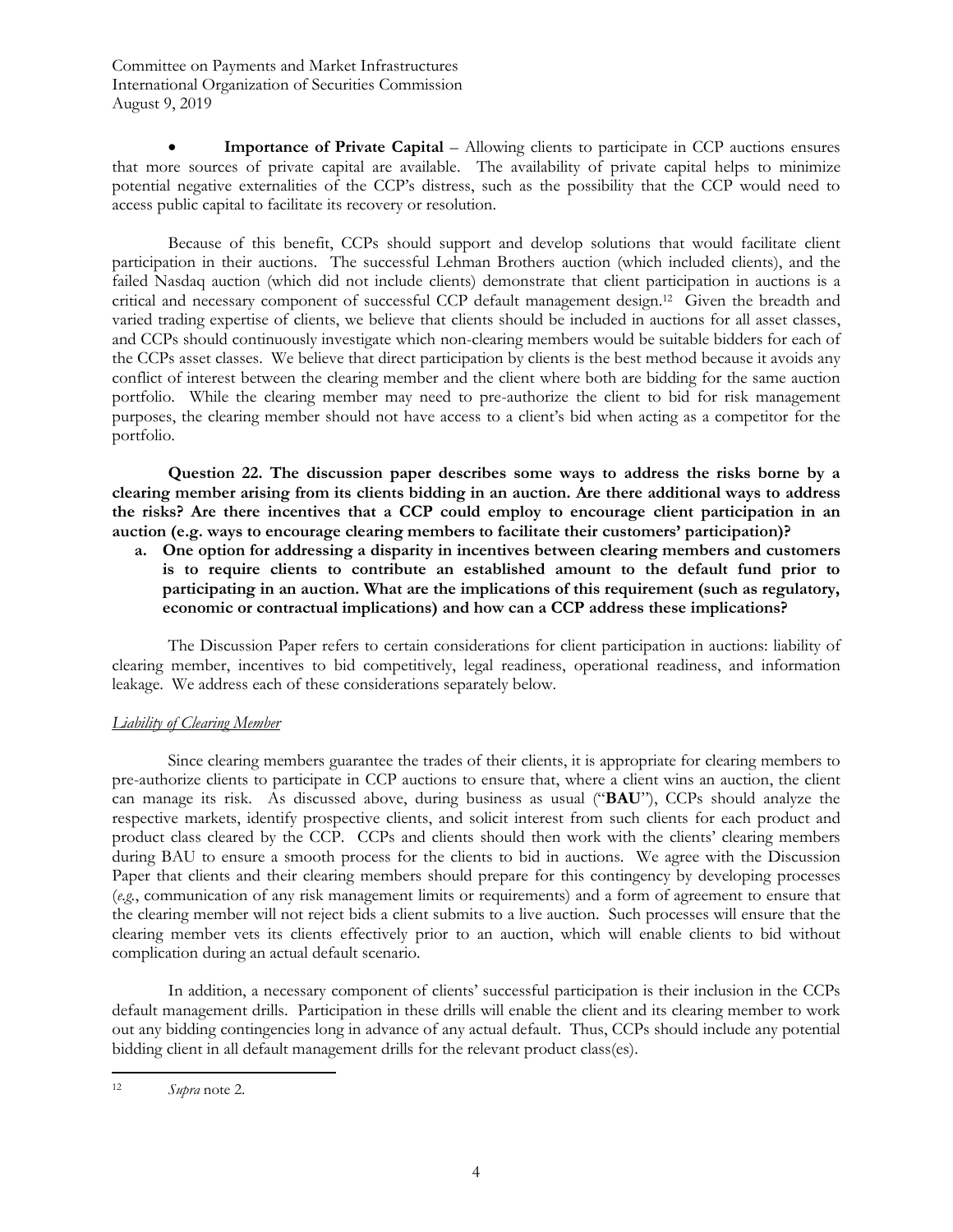## *Incentives to Bid Competitively*

Question 22.a. suggests a manner to address the "disparity in incentives" between a clearing member and its clients is to have the clients contribute to the CCP guaranty fund prior to bidding in an auction. Historically, some clearing members have made similar suggestions because they contend that the penalties that clearing members suffer for not participating or bidding poorly (*e.g.*, "juniorization"<sup>13</sup> of guaranty fund contributions, loss of guaranty fund contributions and potential for assessment rights) create incentives for clearing members that would not similarly be present for clients.

We fundamentally disagree. Even though clients do not provide guaranty fund contributions, they are still subject to losses through haircuts and tear-ups should a CCP default management process not successfully allocate the defaulter's positions. Clearing members may be subject to direct losses earlier in the default management waterfall; however, like clearing members, clients have an incentive to bid aggressively to ensure the resiliency of the CCP. As discussed above, the primary incentives to participate in CCP auctions are CCP resiliency and profit, which clearing members and clients similarly share. Moreover, many clients are prohibited from contributing to the guaranty fund by legal, regulatory, or corporate reasons. Requiring clients to contribute to the guaranty fund would only serve to exclude potential bidders from the auction at the expense of the CCP potentially receiving a worse price for the respective defaulted portfolios due to a smaller bidder pool.

The Discussion Paper also notes a concern that clients would not participate in the auctions in good faith, but rather to glean information about the portfolio the CCP is auctioning in order to enter the market and trade ahead of it (*i.e.*, engage in "front running"). We strongly disagree with this notion. Our members are in good faith seeking to participate in CCP auctions and the legal, regulatory, and reputational risks associated with not doing so are significant. We, therefore, believe CCPs should consider and stipulate the required policies, procedures, rights, obligations, and confidentiality protections for non-clearing member firms to participate directly in CCP default management auctions. Furthermore, as discussed above, CCPs are heavily involved in the selection process of auction participants and typically, only the largest and most sophisticated clients are invited to bid. Thus, the risk of engaging in front running hardly outweighs the reward of credibility and inclusion in the CCP auction process.

We also emphasize that the potential for front running in CCP auctions already exists with respect to clearing member participation in auctions, and thus, any restrictions related to use of auction information should apply to all auction participants (and not solely clients). Clearing members that participate but do not win at a CCP auction have access to the auctioned portfolio and could engage in front running. Therefore, front running is a potential issue created by the structure of CCP auctions generally and not by the inclusion of clients. We believe that the solution to this issue is for CCPs to impose appropriate restrictions on the use of auction information, and to monitor the trading activities of all auction participants conducted at the CCP both before and after the auction to identify trading activity that indicates that an auction participant is engaging in front running.

The Discussion Paper notes that to address the "free look" without serious bidding concern, one CCP requires clients to contribute an established amount prior to bidding, which the CCP can apply similar to guaranty fund contributions.<sup>14</sup> We do not believe that such contributions are an appropriate mitigant to

 $\overline{a}$ <sup>13</sup> By "juniorization" of guarantee fund contributions, we mean penalizing non-participating clearing members by using their guarantee fund contributions first (*i.e.*, before the contributions of participating clearing members) as part of a CCP's default waterfall.

<sup>14</sup> *Supra* note 2, at section 6.2, page 18.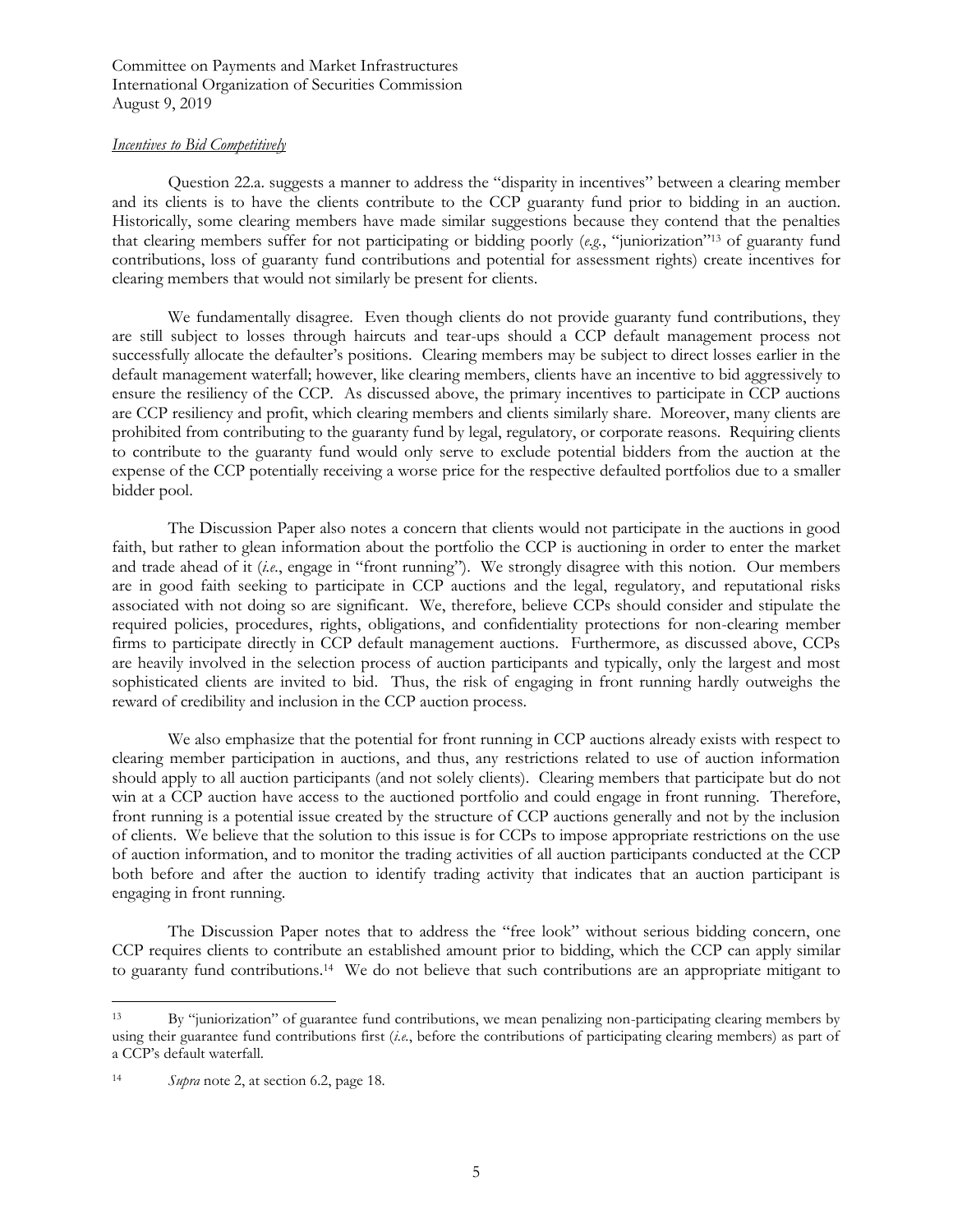"free looking" as the failure to provide a bid can result from many other reasons, including the risk associated with the portfolio. Imposing requirements associated with direct clearing membership on clients will only reduce or prevent auction participation by clients, which is contrary to the overriding goal of resolving the default at the lowest possible cost.

### *Legal Readiness*

We agree with the Discussion Paper that a CCP should execute a bidding agreement during business as usual in order to avoid the need to negotiate such agreements during the default management process.

#### *Operational Readiness*

We agree with the Discussion Paper that it is critical for all participants to bid on time for an auction and that CCPs should establish and test communication channels with prospective client bidders, which should be the same for clients and clearing members. The best way to ensure understanding of the bidding process is to include all prospective bidding clients in the CCP's periodic default management drills. This inclusion will allow the CCP, clearing members and clients to ensure seamless bidding during an actual default. Participation in drills will also assist with ensuring that clients have the experience and expertise to bid on the relevant product class and will ensure operational systems and processes are prepared in the event of a default. Further, client participation in drills will allow clients to increase their knowledge leading to a more robust default management process.

### *Information Leakage*

We agree with the Discussion Paper that CCPs should enter into non-disclosure arrangements with all potential bidders to minimize any information leakage. Market regulators and market surveillance tools are best suited to control and detect information leakage.

 $*$  \* \* \* Should you have any questions, please do not hesitate to contact SIFMA AMG at Tim Cameron at (202) 962-7447 or [tcameron@sifma.org](mailto:tcameron@sifma.org) or Jason Silverstein at (212) 313-1176 or [jsilverstein@sifma.org,](mailto:jsilverstein@sifma.org) or MFA at Michael Pedroni or [mpedroni@managedfunds.org](mailto:mpedroni@managedfunds.org) or Carlotta King or [cking@managedfunds.org](mailto:cking@managedfunds.org) at (202) 730-2600.

Respectfully submitted,

/s/ Timothy W. Cameron Timothy W. Cameron, Esq. Managing Director Asset Management Group – Head Securities Industry and Financial Markets Association

/s/ Michael N. Pedroni Michael N. Pedroni Executive Vice President and Managing Director, International Affairs Managed Funds Association

/s/ Jason Silverstein Jason Silverstein, Esq. Managing Director, Asset Management Group and Associate General Counsel Securities Industry and Financial Markets Association

/s/ Carlotta King Carlotta King, Esq. Associate General Counsel Managed Funds Association